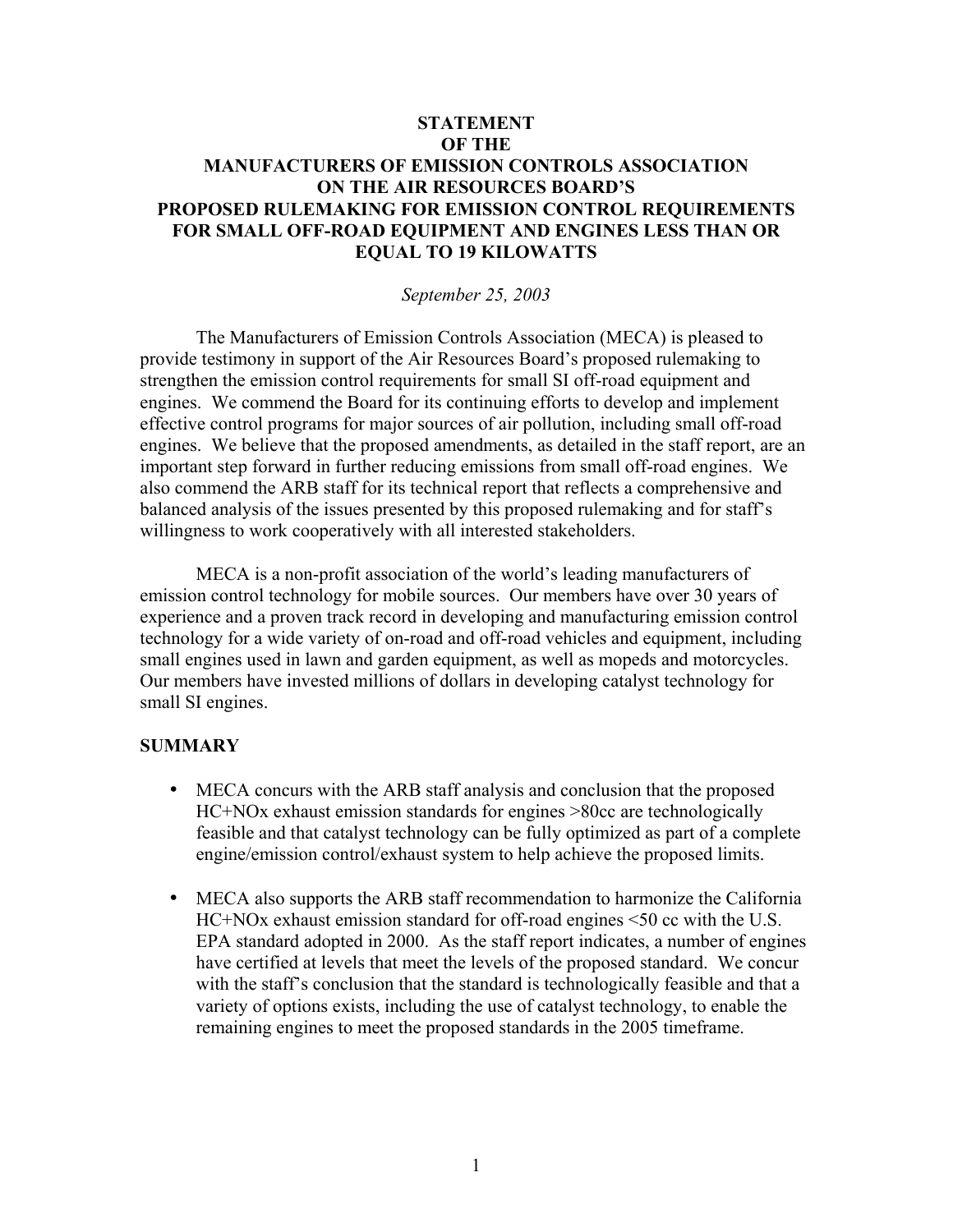- MECA believes an important opportunity exists to achieve emission reductions beyond those that will result from the proposed standards by using market-based mechanisms to promote the manufacture, sale, and use of low emitting lawn and garden equipment. Therefore, we support adoption of the proposed optional low exhaust emission standards ("Blue Sky Series"). We also urge ARB to consider, as part of a future rulemaking, establishing a product labeling requirement and an emission information program for all lawn and garden equipment. The consumer deserves to know how much pollution they breathe and to have sufficient information available to them to make an informed choice.
- MECA supports ARB's proposal to harmonize its small engine exhaust emission test procedures and to align its durability requirements with the U.S. EPA requirements to include a 1000 hour durability compliance option for engines greater than or equal to 225 cc.
- MECA supports ARB's proposal to control evaporative emissions for small offroad engines. We will refrain from commenting on the specifics of the proposal since most of MECA members' area of expertise is with controlling exhaust emissions. We note, however, that a growing number of MECA members are becoming involved in developing evaporative controls for some mobile source applications and we anticipate that if the proposed evaporative standards are adopted, it will accelerate interest in developing evaporative control components and materials for the small engine evaporative control.

#### **DISCUSSION**

In the time available at today's hearings we would like to discuss in more detail the proposed exhaust standards for engines >80 cc. Based on over thirty years of experience in designing and applying catalyst technology to a variety of mobile sources, including small off-road engines, we are convinced that catalyst technology can be developed and optimized for use on small off-road engines >80 cc to help meet the proposed HC+NOx standards. The ARB/industry test program at SwRI provides convincing evidence that the proposed standards are technologically feasible. The types of issues, such as heat management, packaging, poisoning, and durability, raised by engine and equipment manufacturers are straightforward engineering challenges that are well understood and can be readily addressed as has been clearly demonstrated over the past several decades in which catalyst technology has been successfully applied to a wide variety of engine and vehicles.

As noted in the ARB staff's report, three engines, representing a range of engine displacements, equipped with catalyst technology achieved emission levels below the proposed standards at the end of the engine's prescribed durability testing that ranged from 250 hours to 500 hours. The catalyst technology used achieved conversion efficiencies well in excess of 50 percent at the conclusion of the durability testing. Two additional catalyst-equipped engines also demonstrated in excess of 50 percent reductions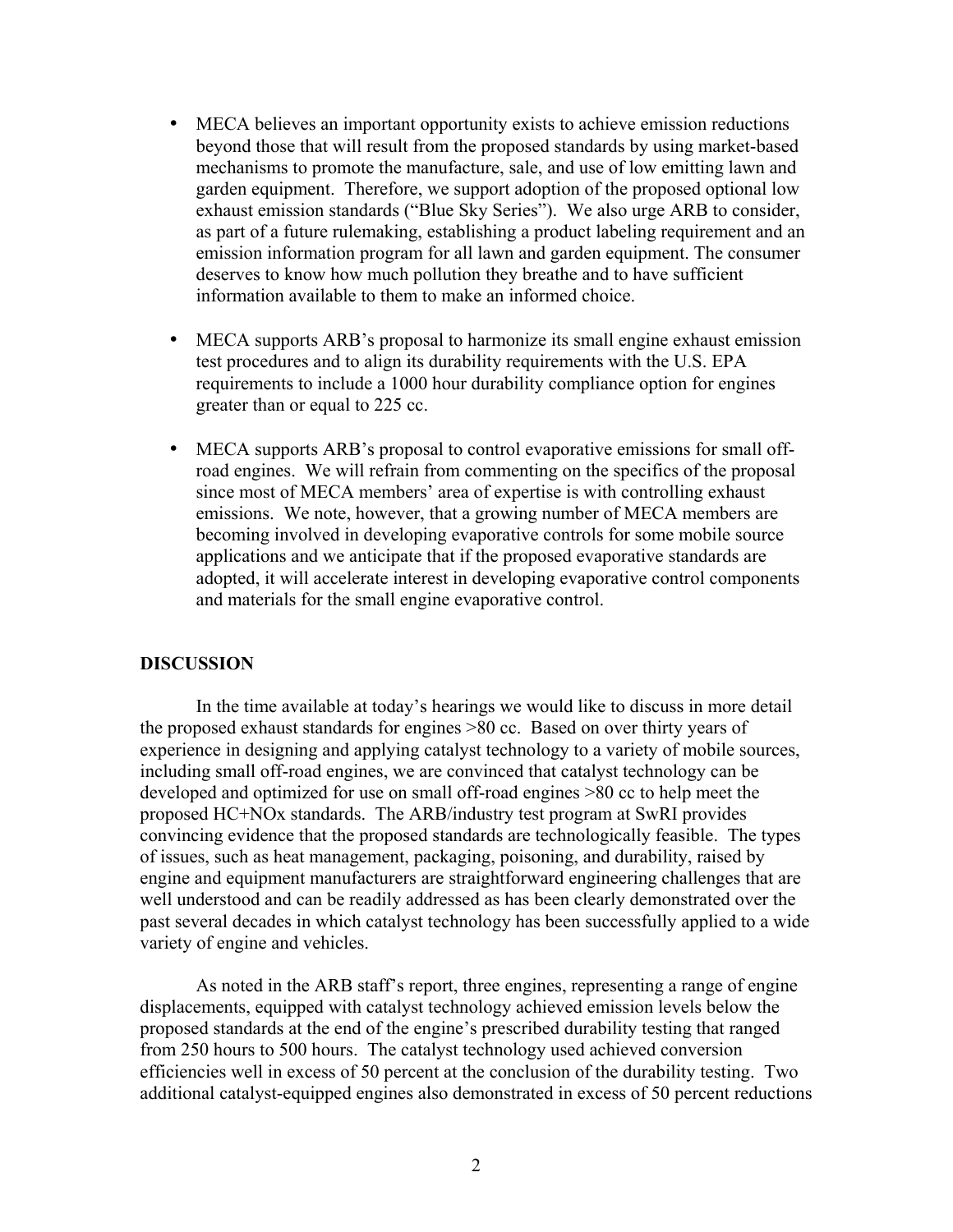in NMHC + NOx exhaust emissions in zero hour testing of these systems. In each test engine only relatively minor changes, if any, in the original muffler envelope supplied by the manufacturers were needed to accommodate the catalysts used in this test program. The test program achieved its objective of providing a "proof of concept" that catalyst technology can be used to help off-road engines >80 cc meet the proposed standard.

The next step for our industry will be to optimize and integrate the catalyst for the particular engine on which it will be utilized. The major focus of catalyst manufacturers will be in the design, proper sizing, and utilization of the most effective catalyst formulation for the particular engine application. Meeting the proposed standards will involve a systems approach in which the engine/catalyst/exhaust system are fully integrated. MECA agrees with the ARB staff that proper fuel management will be an important consideration, but this fact does not mean that expensive fuel delivery systems will be required. Design improvements such as improved combustion efficiency, leaner engine setting, and improved fuel delivery are possible strategies. The addition of air may also be part of the system strategy, but this can be achieved using a pulse valve or even a simple opening. Also, the muffler will need to be designed to house the properly sized catalyst. The types of engine, catalyst, and exhaust optimization needed are principally design and product improvements that can be made within the lead-time provided by the proposed rule.

MECA believes the cost estimates in the staff report for catalyst technology represents a reasonable range. We also note, however, that the experience with cost estimations for compliance with other categories of engines and vehicles often proved to be less than the estimates made at the time of proposal.

As noted above, issues, such as heat management, packaging, poisoning, and durability, raised by small off-road engine and equipment manufacturers are straightforward engineering challenges that are well understood and can be readily addressed. These types of issues have been raised virtually every time the use of catalyst technology has been proposed for use on a spark-ignition engine, be it an automobile, heavy truck, off-road engine over 25 hp such as a forklift, a motorcycle or moped, or a small handheld engine used on lawn and garden equipment. In each case, all of these issues were successfully address for each application. The situation is no different in the case of off-road engines >80 cc. Indeed, the 30 years of catalyst experience in general and the over 10 years of experience with applying catalyst to small engines provide an experience base that has enabled catalyst technology to continue to be improved and has provided an increased understanding of how to optimize the engine/catalyst/exhaust system to work effectively will facilitate application of catalyst technology to help meet the proposed standards. In fact, as the ARB staff noted in its staff report, catalyst technology has been applied on four-stroke garden engines in Europe and on selected four-stroke engine applications here in the U.S. The European experience includes the sale of more than 600,000 lawn mowers equipped with catalysts since the mid-1990s.

As the staff noted in its report, external and internal heat management and packaging can be successfully addressed by optimizing the engine/catalyst/exhaust